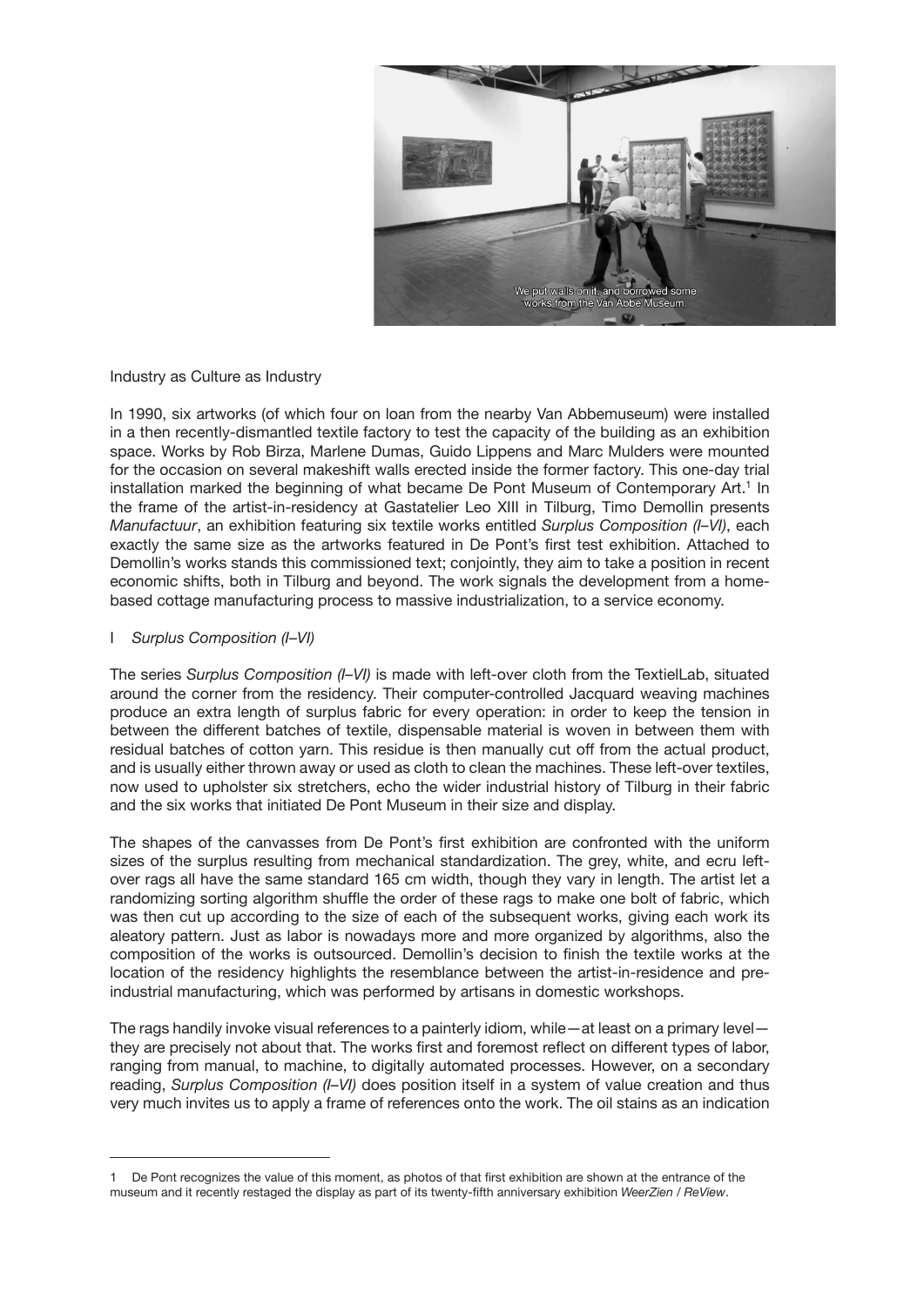

of blue-collar origin, the fabric itself as an allusion to the *Stoffbilder* of Blinky Palermo, all these possible references are welcomed. As this text will try to show that creative economies are dependent on industrial heritage, an artwork is equally dependent on clues to cultural heritage to acquire meaning and thus value.

## II From proto-industrialization to post-Fordist creativity

The origin of the cloth used in *Surplus Composition (I–VI)* is not accidental. TextielLab is an innovative workshop space inside a defunct woolen blanket factory that was reconverted into the TextielMuseum in 1985<sup>2</sup> and currently describes itself as a "working museum." As such, the textile museum condenses the transition to a *creative* industry. The website says: "Visitors are welcome to watch designers, artists and architects at work, getting a unique peek into a world that is normally out of sight. By experiencing first-hand how tests are conducted and products are made, you as a visitor will become part of the creative process."3 After the demise of the Tilburg textile industry in the 1960s, the TextielMuseum managed to regenerate textile production by specializing in technological and digital developments and started to commission its designs from renowned artists and designers. Part of the value is created by having the entire production process on show in a clean space in which remnants of the industrial era remain visible, and in which visitors can wander around the hi-tech machines that have replaced their predecessors.

We need a bit of history to understand this economic transition. Since the late Middle Ages, textiles were produced in Tilburg and the surrounding region by people who worked from their homes, in what is known in Dutch as *wevershuizen*, *weaver houses*. The production here functioned on a system of subcontracting arrangements, the so called putting-out system. Whereas independent artisans worked directly for their clients, these manufacturers worked for drapers, that is, traveling traders whom Marx described as capitalists functioning within a pre-industrial system.4 Looking past the industrial era that followed, we can note that the artist's studio and, especially, the artist-in-residence are eerie throwbacks to the atomized structure that existed prior to the Industrial Revolution. Today, the post-industrial worker is once again working from home without collective organizing, and once again working for little pay.

Locally, the Industrial Revolution accelerated when Tilburg saw the first steam engines arrive to put spinning machines in motion in 1827, and by 1870 the appearance of the mechanical loom pushed textile production decisively away from the domestic domain into the factory.<sup>5</sup> Since the social structure of the *wevershuizen* was dependent on the Catholic church, and hence less organized than guilds, their fragmentation made it impossible to bargain collectively over their working conditions.

https://www.marxists.org/archive/marx/works/1867-c1/ch14.htm#S4

<sup>2</sup> The TextielMuseum actually exists since 1958, but it was housed in a villa until its relocation in 1985.<br>3 www.textielmuseum.nl/en/page/textiellab

<sup>3</sup> www.textielmuseum.nl/en/page/textiellab

<sup>4</sup> Karl Marx, *Das Kapital*, Volume 1, chapter 14: Division of Labour and Manufacture, section 3,

<sup>5</sup> C.H. Doevendans et al. *Stadsvorm Tilburg, historische ontwikkeling: Een methodologisch morfologisch onderzoek*, (Eindhoven: Technische Universiteit Eindhoven, 1993), p. 94.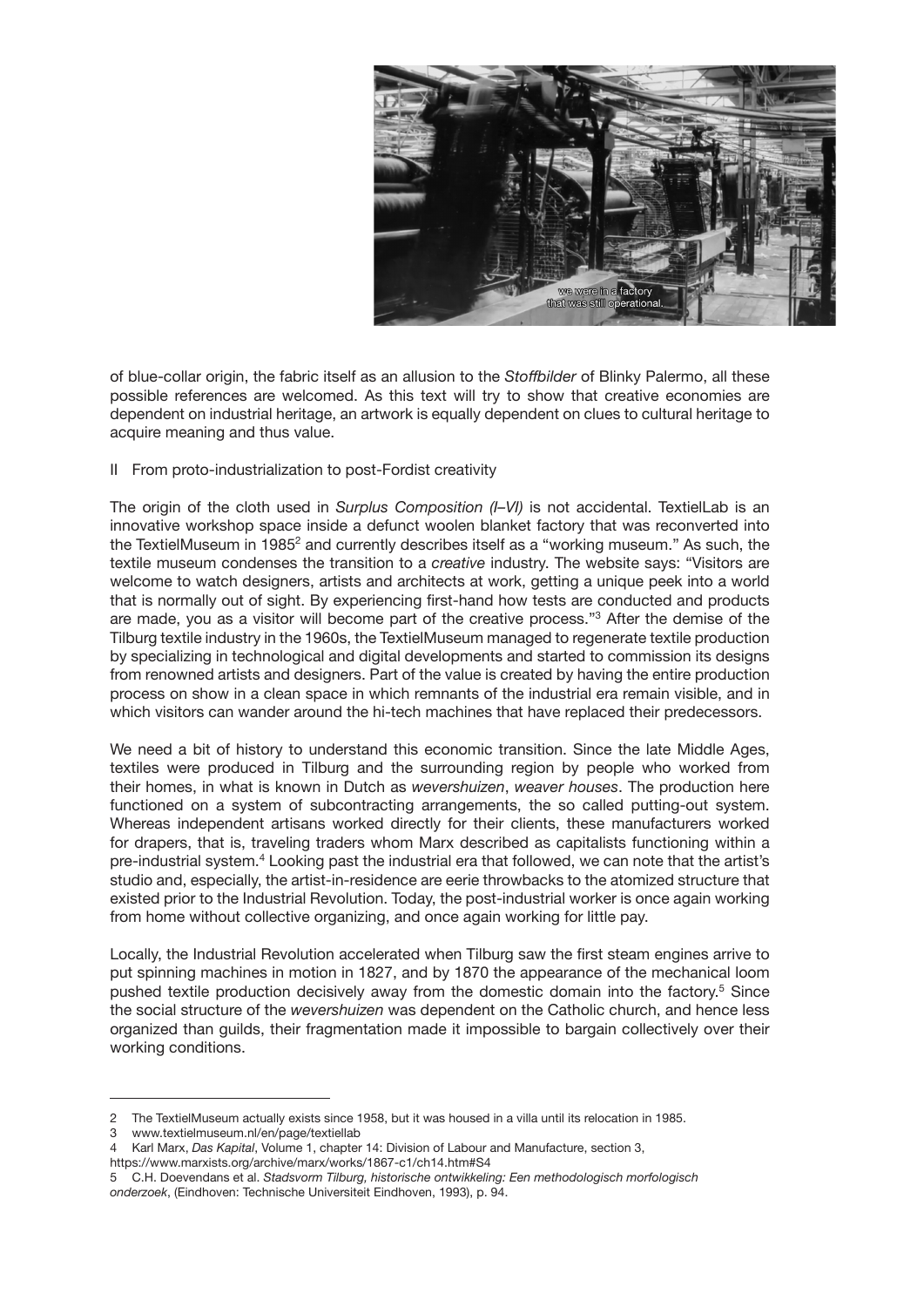

The eventual decline of the traditional textile industry towards the second half of the 20th century<sup>6</sup> obliged Tilburg—along with cities with a similar history such as Manchester, Leeds and Ghent to diversify its economy. Cities that had once been dependent on heavy industries started to try, among other things, to revitalize factory complexes, to implement a proactive cultural policy, and to enable cultural consumption.<sup>7</sup> In a strange twist of fate, these waning industrial sites became incubators for "creativity": "The industrial heritage has become available during post-Fordism as raw material for an emerging cultural economy that is looking for new urban sources of inspiration and creativity."8 Suddenly the artist, the creative worker par excellence, found him or herself at the center of a new economic model.9 Within the context of this exhibition, it is important to examine the implications of this development for creative work and, by extension, the creative worker. An artwork can address its complicity in a changing economic system by drawing on a tradition of self-reflexivity, but how are we to describe this process in a text? Without being limited to an analysis of "gentrification"—the only prism through which a hipster can perceive the class-struggle—how exactly is "invisible" symbolic capital subsumed into a wider economy?

III The value of industrial heritage

How does the creative economy enter the "real" economy? Tempting as it may be, it is too easy to look at art only in terms of its financialization, to analyze only how art is used as an asset for financial investors to diversify their portfolios.<sup>10</sup> That path certainly offers a clear explanation of how creative work enters a more concrete economic system, but it is too limited. It misses the system (we could also call it "ecology" or "field," but system is the least opaque term here) at work *below* the star artists, the surplus value generated by all the non-famous cultural workers who are part of the same economy.

The sociologists Luc Boltanski and Arnaud Esquerre offer an ambitious analysis of this creation of value in their recent book *Enrichissement. Une critique de la marchandise*. 11 Their theory of an *economy of enrichment* is more concrete than Bourdieu's notion of "symbolic economy" or Baudrillard's notion of "signs," both of which are too vague to capture the fact that nothing remains symbolic once it is subsumed into the exchange of goods. Pressing the symbolic aspect

<sup>6</sup> At its prime, 15.000 workers were employed in Tilburg. Subsequently, the textile industry went from employing around 12.000 workers in 1960 to 2000 in 1977; by 1985, the number had dwindled to a mere 1000 workers. See: Lou Keune, *Het wel en wee van Tilburgse oud-textielarbeiders in de jaren 1980–1990* (Tilburg: Gianotten, 1991). 7 Nienke van Boom and Hans Mommaas (eds.), *Comeback Cities, Vernieuwingsstrategiën voor de binnenstad*,

<sup>(</sup>Rotterdam: NAi Uitgevers, 2009) p. 46.

<sup>8</sup> Ibid, p. 49 (my translation).

Considering the fact that Tilburg is a prime example of an industrial city gone creative, it is ironic that Pascal Gielen's landmark book, *The Murmuring of the Artistic Multitude* (Amsterdam: Valiz, 2009), which analyzes the production of art under post-Fordist conditions, was commissioned by an art academy from Tilburg, the Fontys School of Fine and Performing Arts.

<sup>10</sup> For such an analysis, see: "Derivative Days: Notes on Art, Finance, and the Unproductive Forces," in *Texte zur Kunst*, no. 69, March 2008, pp. 146-153. Reprinted in shorter form in *It's the Political Economy, Stupid: The Global Financial Crisis in Art and Theory*, eds. Gregory Sholette and Oliver Ressler (London: Pluto Press, 2013), pp. 72-83. 11 Can be translated as *Enrichment: A Critique of the Commodity Form*.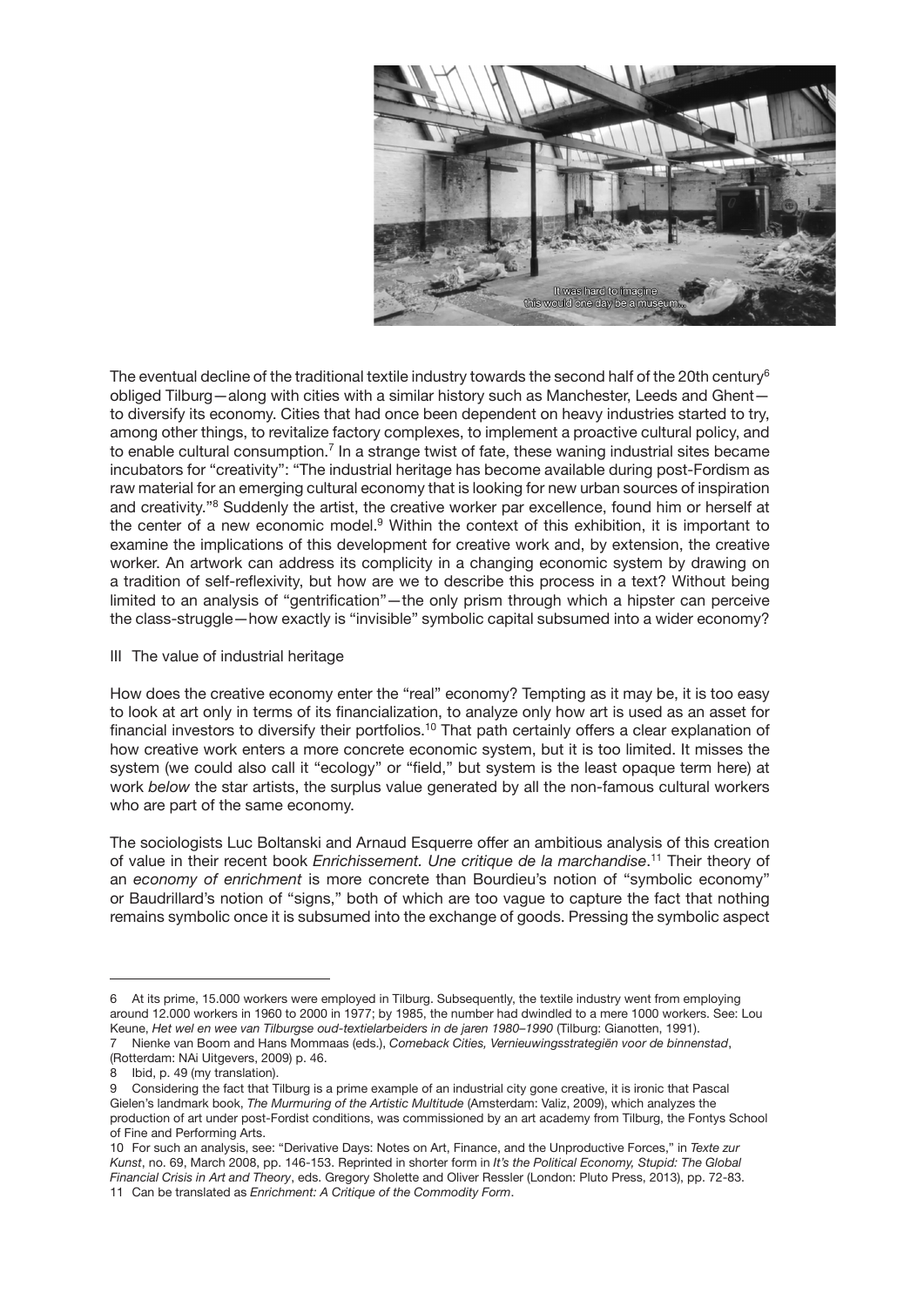

would perpetuate an opposition between a material and a symbolic realm, when in fact anything that enters an economy, a relation of exchange, can always be considered under these two aspects simultaneously. As one commentator notes: "Even if one wishes to distinguish between a 'material economy' and 'immaterial economy' (or, in the words of Boltanski and Esquerre, between 'the trade of things' and 'the trade of "immaterial" goods'), these two market spheres are inextricably linked."<sup>12</sup> Boltanski and Esquerre insist on this confluence in an attempt to capture how the production of "immaterial" cultural items (which are thus always partly material) helps to enrich the happy few.

Their book argues that fashion, luxury products and tourism are the engine of a new mode of extraction of value for the very rich. These new sources of wealth are modeled on the economy of the artwork. What they mean is that current wealth is generated less by industrial production and is instead extracted more and more from intangible raw materials, from ideas and concepts: the narratives that give value to things, places, and persons. This doesn't mean that purely material goods have lost their significance, but that goods that are often characterized as immaterial (art included) have started to constitute a major source of economic profit for the super-rich.<sup>13</sup> Although this economy is directed primarily at those who are already wealthy, it is also directed at those who act *as if* they were rich—or at least richer than they actually are.14 Specifically cultural workers are the creators of this new society of enrichment.<sup>15</sup> However, many of those who are equipped with the cultural and symbolic capital necessary to participate in the production of these "immaterial" products lack the economic capital to participate in the profits generated by these markets.

All this cultural energy is aimed at cementing the reputation of what the French call *terroir* and *patrimoine*: the commodification of regions and cultural heritage. The value of art, fashion, tourism, and luxury products (champagne and cognac being the clearest ones, as they literally *name* their respective regions) partly depends on the value assigned to a particular geographical area, to which a brand can link its name and status.16

To return to the link between a creative economy and the replacement of derelict industrial economies, we can say that the irony is that the former factories have specifically endowed cultural hubs with an interesting value, one that makes them apt for cultural tourism. A former

<sup>12</sup> Simon Susen, "The Economy of Enrichment: Towards a New Form of Capitalism?" in *Berlin Journal of Critical Theory* Vol. 2, No. 2 (April, 2018): p. 20.

<sup>13</sup> A prime example here is Bernard Arnault, the holder of, among other things, champagne and fashion brands under the group LVMH (Louis Vuitton Moët Hennessy); he is also at the helm of the Philips Auction House and the Frank Gehry designed Louis Vuitton Foundation in Paris.

<sup>14</sup> I'm thinking of the precariat here, who fly to Basel, Kassel, Athens, Venice, etc. without a dime to spend but dressed in Margiela.

<sup>15</sup> Luc Boltanski and Arnaud Esquerre, *Enrichissement. Une critique de la marchandise*, (Paris: Gallimard, 2017), pp 441-457.

<sup>16</sup> This strategy is also a well-known artistic one: site-specific practices obtain value and meaning from their surroundings, just as the hosting institution profits from the work in question. As Institutional Critique has shown, whether the work is critical or not is of no importance to the value created by this dependency.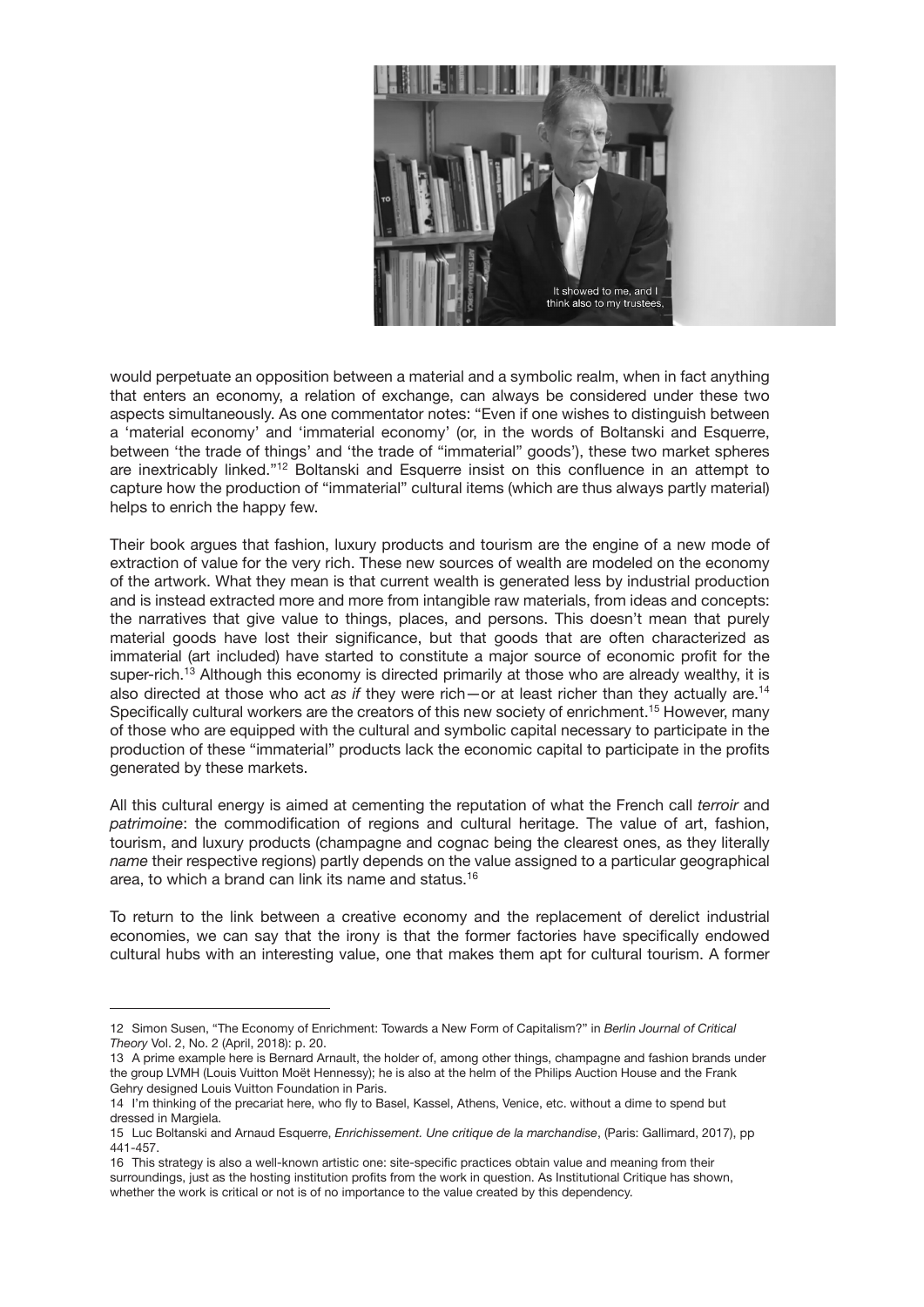

factory has the right coolness as a *patrimoine* for cultural centers to link themselves to.17 Tilburg's history as a city of textile industry "has become part of its spatial, economic, cultural and social repertoire."18 For Museum De Pont and the TextielMuseum, it is their industrial history that gives value to their respective art collection and design production.19 To zoom in on the TextielMuseum, the steam engine that once propelled the entire factory is still running, though now it is electrically powered and runs aimlessly: it does not affect any other operation, and its only function is to set in motion the reminiscence of the factory's past.

## IV Critique as added value

The status of text, also this very text, must likewise be considered within a system of value creation. In the crudest sense, the works of *Surplus Composition (I–VI)* are made with left-over cloth, and it is up to the artist's verbal and the critic's textual capacities to maximize their surplus value. From a cynical viewpoint, the quality of this text does not really matter. In an exhibition context, the accompanying text mostly serves as a placeholder: what matters is that it must help the work to circulate.<sup>20</sup>

In the case of this text, it can be argued that it additionally functions as a necessary element that activates the signification of the work in question. This text is a commission by the artist, whose explicit wish was that the text would investigate the ways in which his exhibition *Manufactuur* references economic systems within which it functions. By questioning systems of value creation, the text adds to the value of the work itself. The text, consequently, is both cynical and generous. It functions as a mere representation of what an explicative text needs to do in an exhibition, and it helps along with the work in question to untangle systems of value creation. Precisely this ambiguity between cynicism and engagement, both of which are, perhaps, present in the work and its text, might be a necessary condition of critique.

<sup>17</sup> Was Warhol a prophet when he named his studio *The Factory* during its three iterations, between 1962 and 1984? Manhattan in those years can be seen as a paradigmatic example of gentrification. Manufacturing was closing down, workers were moving out of a de-industrialized area, and artists moved in to produce a thriving artistic scene—until that re-capitalization started to force them to move elsewhere.

<sup>18</sup> Nienke van Boom and Hans Mommaas (eds.), *Comeback Cities, Vernieuwingsstrategiën voor de binnenstad*, (Rotterdam: NAi Uitgevers, 2009), p.43 (translation mine).

<sup>19</sup> Nicholas Serota, director of Tate from 1988 to 2017, has stated that De Pont has served as a model to open Tate Modern on the former bankside power station: "There were two or three very good examples of institutions that had occupied a former textile building or a former factory building. One which opened in 1982 was in Schaffhausen [Hallen für Neue Kunst], and the second was De Pont. De Pont opened in '92, just at the moment we were thinking about what to do with the Tate, and in 1992-1993 I visited it on more than one occasion. It showed to me, and I think also to my trustees, that you could take an industrial building from the nineteenth century or early twentieth century, and you could make from that building a very fine museum." See: *De Pont. Ruimte voor Kunst*, YouTube video, 58:57, posted by "Museum De Pont," March 29, 2018, youtu.be/vLD-b4jqmyU?t=1375

<sup>20</sup> This could be the conclusion of a heated debate that ensued in 2012 with the publication of the essay "International Art English: On the Rise—and the Space—of the Art-world Press Release," by David Levine and Alix Rule, in *Triple Canopy* (Issue 16). The text analyzes art speak—the propensity to improvise nouns ("visuality," the "essayistic," etc.), the use of fashionable jargon, the abuse of prefixes such as para, proto, meta—as a side-effect of the ongoing professionalization of the art world.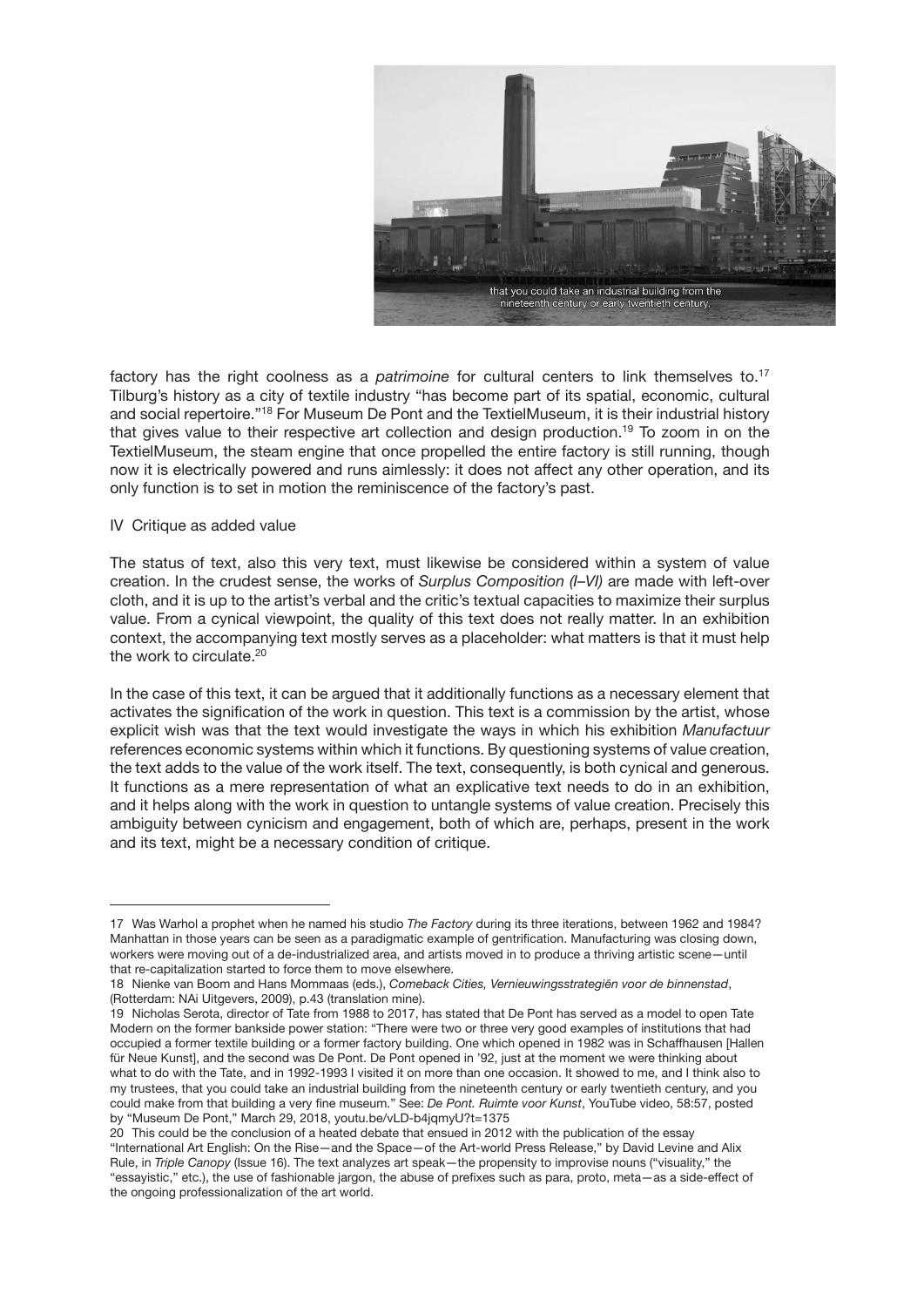

In light of Demollin's work, this double position is not a strange one. Demollin does not settle for undertaking a critique of the art system, but goes further to point out his own involvement in that system. It is not just an external critique of the art world, but is always-already also a critique on the position of the artist.<sup>21</sup> Demollin considers his own role and the reception of the work-of which this text is part, enlarging the parameters of art production that are brought into scope. Although this is informed by strategies associated with Institutional Critique, it clearly goes beyond it. To quote Dorothea von Hantelmann, such an analysis is never detached but always engaged: "Unlike with Minimal Art, it is not only a question of the phenomenological conditions of the exhibition space but also of art's discursive framing. And it is not just about rendering visible, or exhibiting these discursive framings and conventions as in Institutional Critique, but about *operating with them*, i.e. recognizing the potential for construction and change that lies in their usage."<sup>22</sup>

In-situ practices can forcefully extract meaning from a specific context, but become trivial once placed outside of it. As we have seen, inscribing a work in a specific context is a strategy that has been masterfully implemented by industries of fashion, luxury products, and tourism. In this regard, it should be noted that *Surplus Composition (I–VI)* manages to take on its own context: it not only places itself vis-à-vis the conditions of a residency and the local industrial history, but also takes on its discursive framing by notably commissioning this text. It frames its framing. Operating with the cultural settings in which the work is embedded, it opens up the possibility to engage with creative economies and the position of the artist at large, beyond the spatial limitation of an in-situ work.

Laurens Otto i

Timo Demollin: Manufactuur, February 22 – February 24, 2019, Gastatelier Leo XIII, Tilburg

<sup>21</sup> Andrea Fraser addresses the misreading of Michael Asher's work as "Institutional Critique": "The clearest and most consistent object of Asher's critical intervention is not the institution of the museum or gallery but that of artistic practice and the symbolic and material economies in which it exists." See "Pocedural Matters: The Art of Michael Asher," *Artforum* 46, no.10 (Summer 2008), pp. 374-381. On this same topic, see as well her text 'From the Critique of Institutions to an Institution of Critique', *Artforum* 44, no.1 (September 2005), pp. 278-286). She writes: "Representations of the 'art world' as wholly distinct from the 'real world,' like representations of the 'institution' as discrete and separate from 'us,' serve specific functions in art discourse. They maintain an imaginary distance between the social and economic interests we invest in through our activities and the euphemized artistic, intellectual, and even political 'interests' (or disinterests) that provide those activities with content and justify their existence." 22 Dorothea von Hantelmann, *How to Do Things with Art*, (Zürich: JRP-Ringier, 2010), p. 178 (italics are mine).

The author thanks Emiliano Battista for his valuable comments and relentless editing.

<sup>\*</sup> All still frames: *De Pont. Ruimte voor Kunst*, YouTube video, 58:57, posted by "Museum De Pont," March 29, 2018.